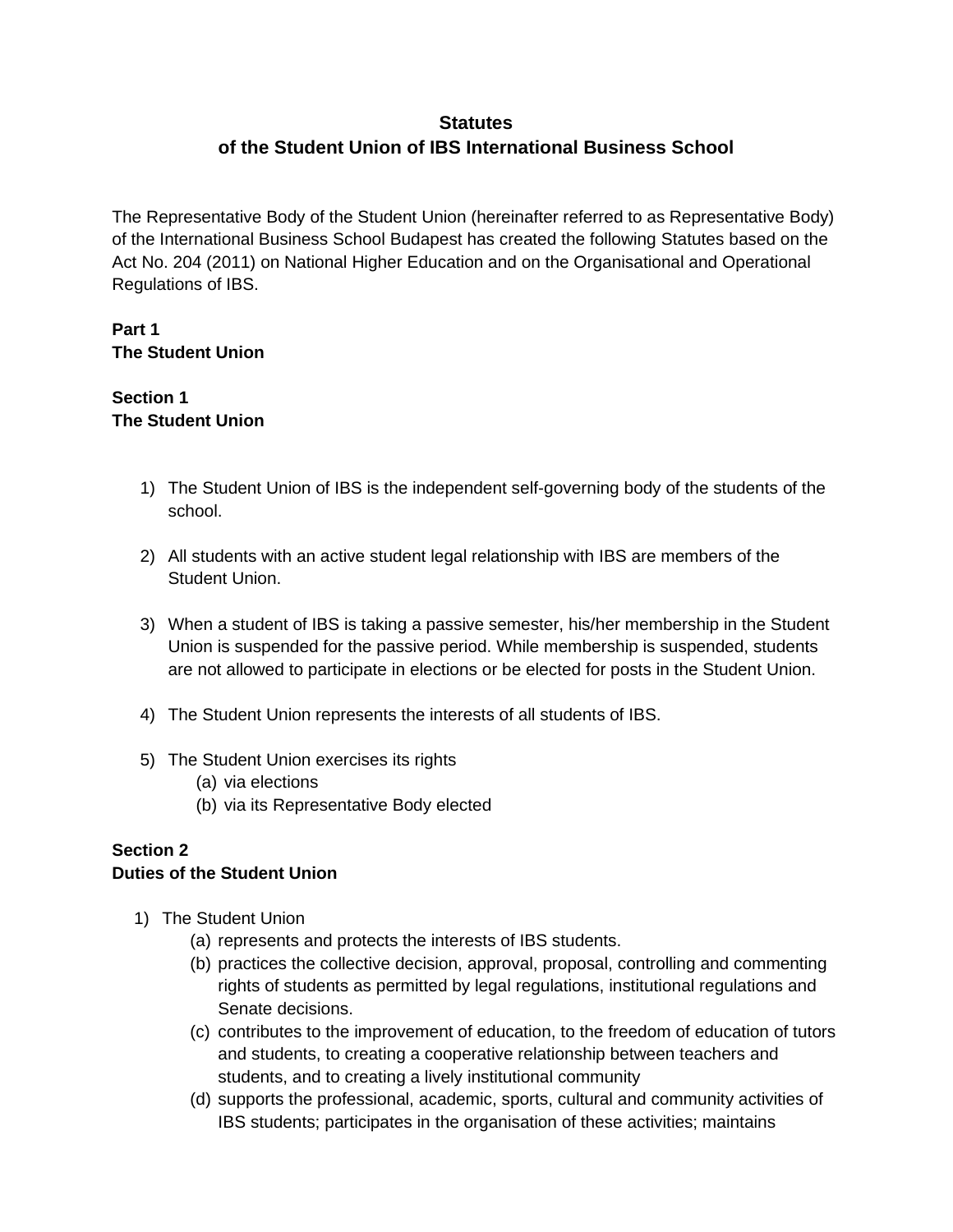cooperation and contact with the organisational units and clubs aiming to serve these purposes.

- (e) supports the services of IBS provided for students to prepare them for intellectual careers;
- (f) organizes its own structure and activity, elects its bodies, officials, ensures the conditions of their operation, and establishes its internal rules;
- (g) continuously informs students of its activities, IBS life, events affecting students and tutors;
- (h) liaises with student unions of other higher education institutions, the National Conference of Student Unions and other internal and foreign student organizations and bodies;
- (i) may publish a student journal or other printed information.

# **Section 3**

## **Structure of the Student Union**

1) The bodies of the Student Union are the Representative Body (SU Presidium) and the ad hoc committees specified in these Statutes. These Statutes contain in particular

- (a) the structure of the Student Union (bodies, offices, delegates), with special reference to the student bodies and offices referred to in the law, institutional regulations and other rules;
- (b) the length of the mandate, rights, duties and competences of the Student Union bodies and officers, with special regard to the Representative Body and its President;
- (c) the terms and conditions for the election of student bodies and officials, the rules of their resignation and recall, as well as those of the appointment and recall of student delegates;
- (d) the rules of operation of the Student Union bodies
- (e) the official information channels of the Student Union.
- 2) The leading body of the Student Union is the Representative Body.
- 3) The Student Union has no permanent committees. Ad hoc committees may be appointed to facilitate effective implementation of certain school functions, sports events, representation tasks etc.

## **Section 4**

#### **Representation and rights of the Student Union members**

1) Students exercise their Student Union rights directly or indirectly through members of the Representative Body or by representatives and assignees.

2) The governing body of the Student Union shall be directly or indirectly responsible for the representation of IBS students of all academic programmes.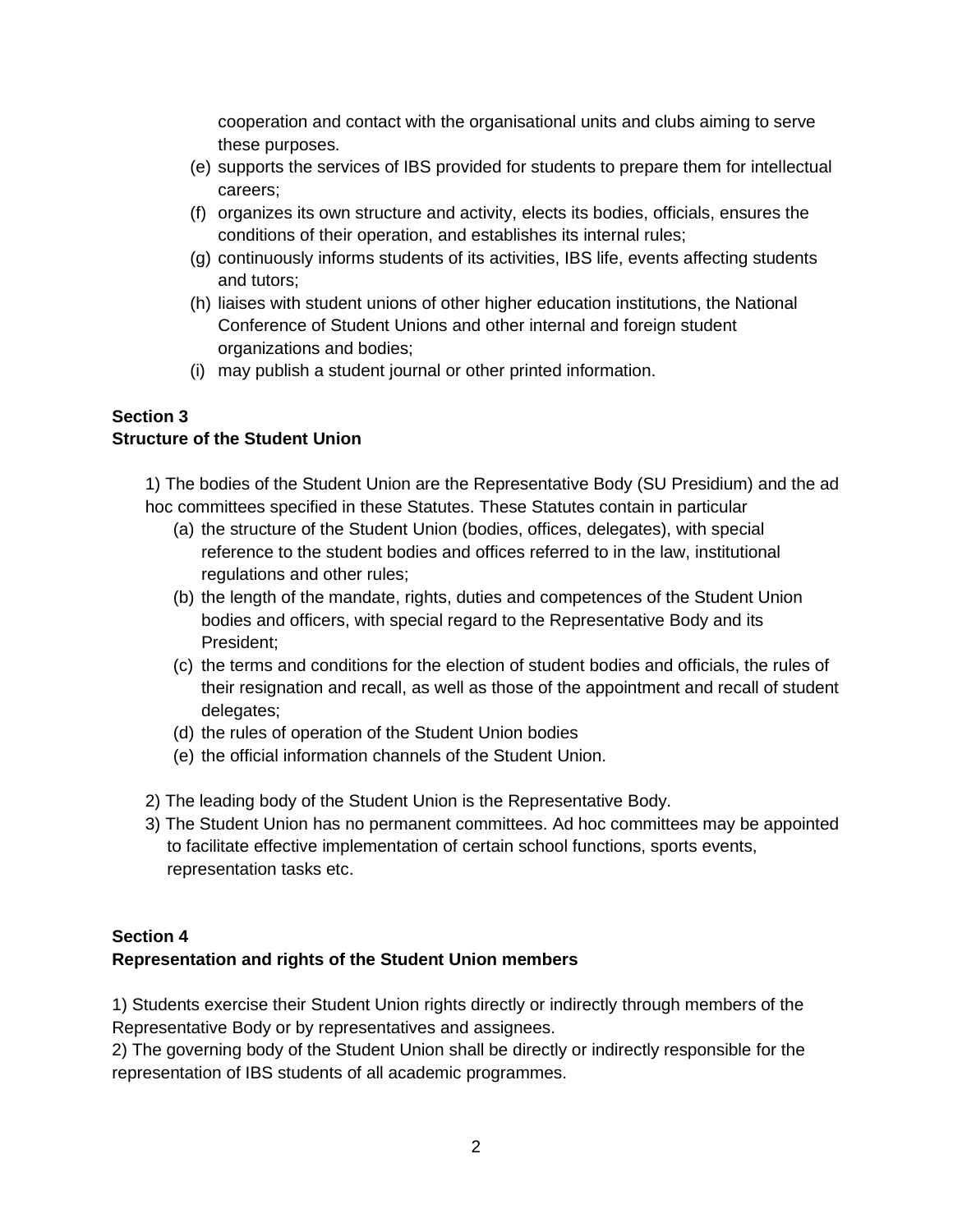3) Each student holding an active legal student relationship and attending any of the programmes has the right to elect and may be elected to any of the positions of the Student Union.

4) Any member of the Student Union affected by a Representative Body decision shall be entitled to appeal against the relevant decision within fifteen (15) days from the effective date of the decision or from the date he/she is notified. Appeals against the Student Union decisions will be reviewed by the Rector in accordance with the IBS disciplinary and indemnity rules.

# **Part 2 Corps of the Student Union**

## **Section 5 Representative Body**

1) The Representative Body is the institutional level representation and executive body of the Student Union and is responsible for the implementation of the tasks set out in the Statutes.

2) The Representative Body's competence is exercised in a collective manner.

3) The members of the Representative Body with voting rights shall be elected by the Student Union members as regulated by Section 7/A.

4) Student members of the Senate may only be members of the Representative Body.

5) Voting student members of the Senate (2 persons) are the President and Deputy President of the Student Union, and in the case of their unavailability, any two members of the Representative Body.

## **Section 6 Scope of authority and duties of the Representative Body**

- 1) The Representative Body
	- (a) exercises the rights conferred on it in institutional regulations and decisions and, in the event of its agreement, performs the tasks entrusted to it by legal instruments;
	- (b) its members participate in the end-of-semester programme committee meetings and in the IBS accreditation and validation sessions during the quality audits of the visiting teams of the relevant organizations as 'Student Representatives",
	- (c) manages, organizes and controls the work of the Student Union at institutional level;
	- (d) audits the President of the Student Union;
	- (e) accepts the Statutes of the Student Union;
	- (f) delegates the student members of the Senate's permanent and working committees and other committees set out in the regulations, evaluates the delegates' work and may exempt them and delegate other students;
	- (g) liaise and collaborate with the IBS management, with domestic and foreign student organizations and bodies;
	- (h) audits student- and other organizations about the use of the subsidies it provides;
	- (i) may establish ad hoc committees and make their leaders report on their activities;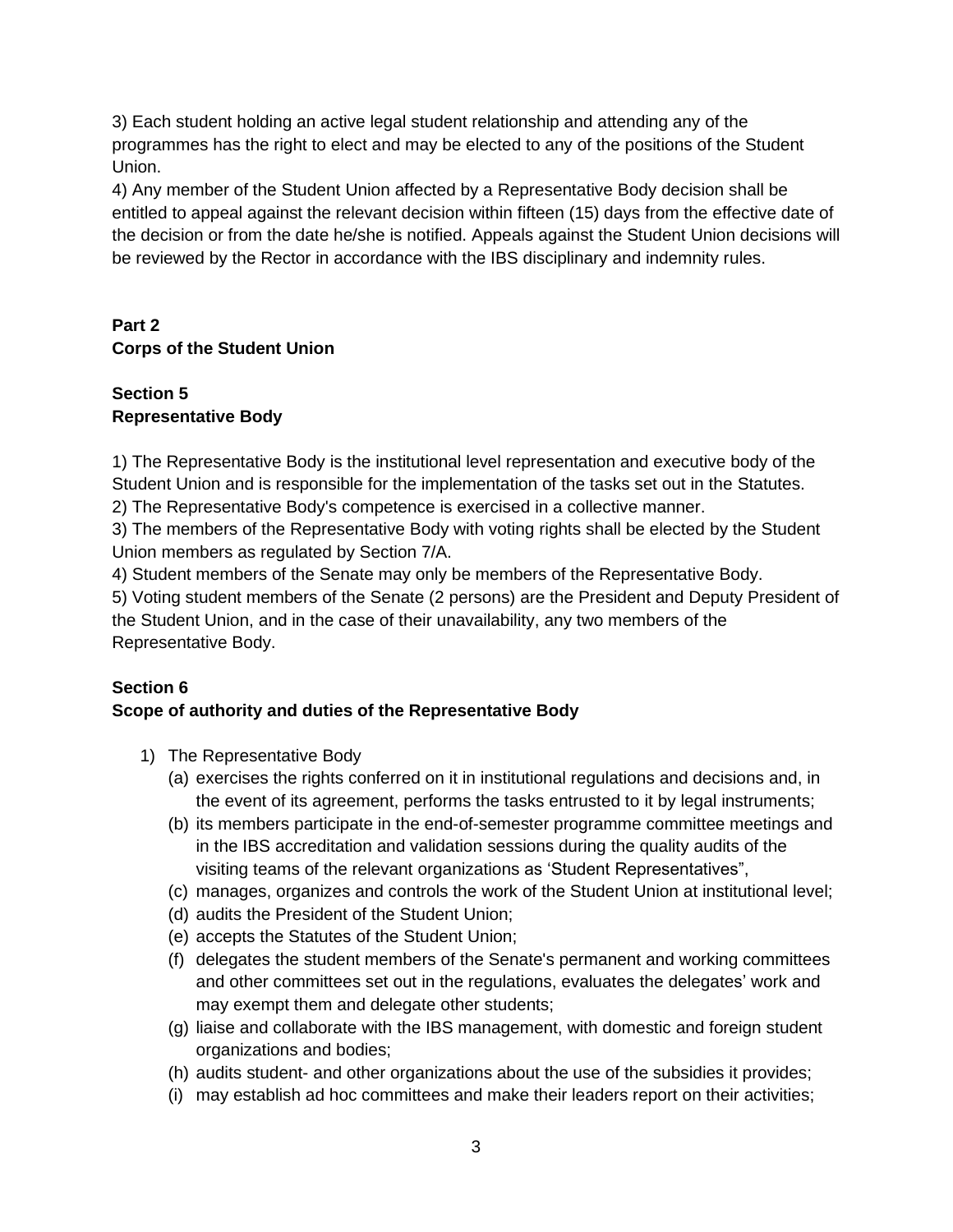- (j) acts on institutional level in any matter concerning students except for cases referred to other bodies by the institutional regulations;
- (k) issues and communicates collective opinion on matters related directly or indirectly to IBS students;
- (l) supervises and directs the use of funds and financial operations of the Student Union.
- 2) The Representative Body shall have sole discretion to
	- (a) approve the Statutes of the Student Union and its amendments and to submit them to the Senate for approval,
	- (b) elect its president and officers;

(c) exercise the non-transferable rights set forth in the Statutes of the Student Union and other regulations;

(d) decide to set up, dissolve its own committees, to appoint and, where necessary, to query or recall its officers;

(e) represent the Student Union and issue resolutions on its behalf;

(f) delegate and, if necessary, recall representatives as set out in the institutional regulations, Senate resolutions and other legal instruments;

- (g) plan and accept the annual budget of the Student Union.
- 3) The detailed description of the activity of the Representative Body, the rules of its internal administration and the operation of its office shall be governed by Section 7/B of the Statutes (RB rules of procedure).
- 4) Should the student status of the SU president cease, the Representative Body shall elect a new President.

#### **Section 7**

#### **Election and operative procedures of the Representative Body**

#### **Section 7/A Student Election**

1) The highest decision-making forum of the Student Union is the Student Election (hereinafter: Election). Elections are to be held each academic year during the first month of the teaching period of the autumn semester and in case of cohorts starting in spring during the first month of the spring semester.

 The sole non-transferable power of the Election is to elect members of the Representative Body.

- 2) Election shall be organized in such a way that its final result if the Election is not to be extended - shall be reached within 15 days from the Election.
- 3) Election may be initiated by 10% of IBS students or by the Representative Body. The Representative Body shall organize the election within 90 days if the number of its members with a mandate falls below 50% of those elected. The Representative Body shall call the Election in cooperation with the staff of the School appointed for SU contact.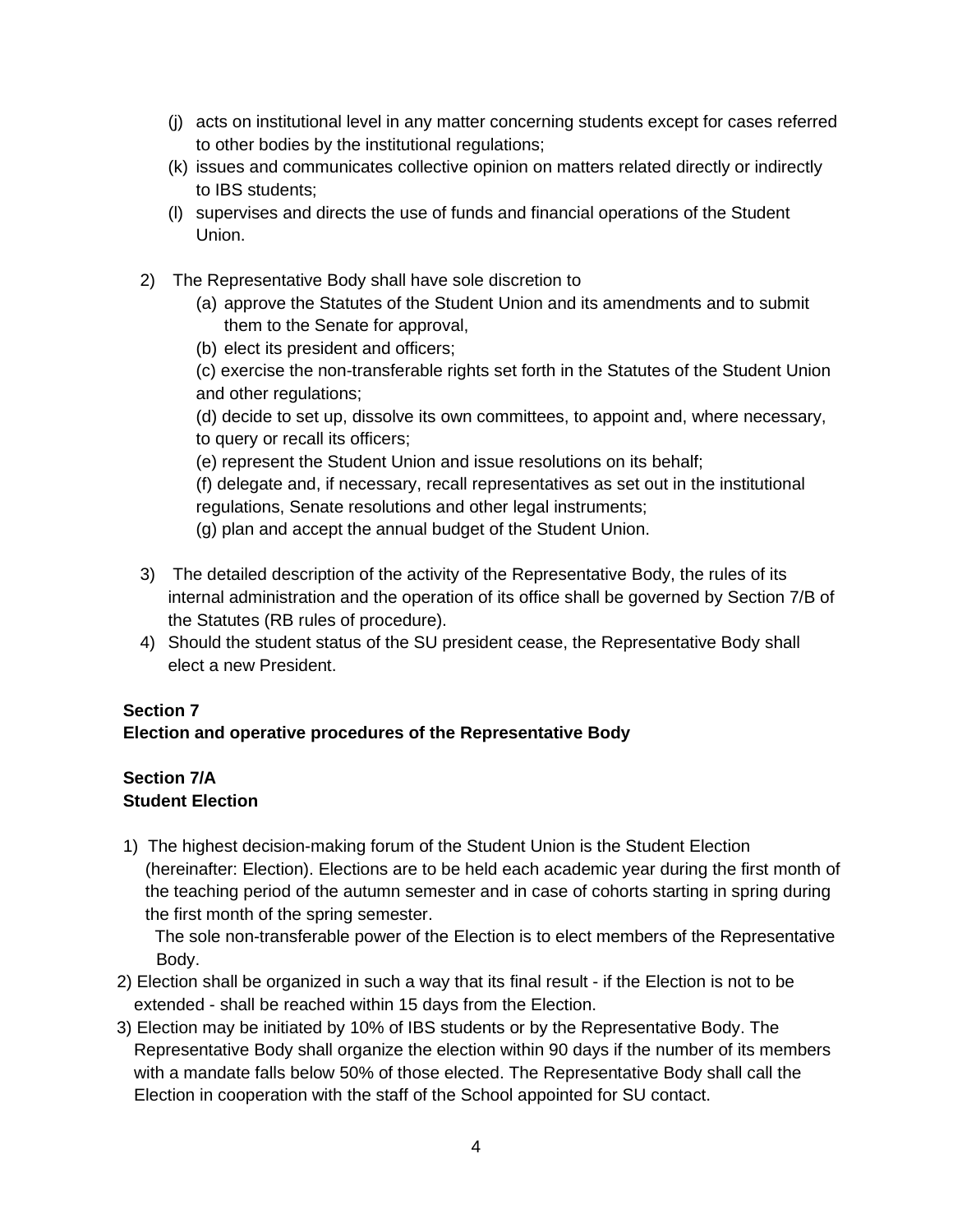- 4) Prior to the Election, the Rector, the Secretary General and the Head of the Centre for Student Services shall be duly notified of the election, informing them also about questions to be voted on.
- 5) Election must be announced at least two weeks before the date on the official information channels of the Student Union: the IBS internal electronic mail system and the Intranet.
- 6) Any student of IBS as defined in Section 1 Article 2) may take one vote. The Election is secret.
- 7) Election takes place through the votes cast on the students named on the slate. Candidates may be included in the list when offered by other students or voluntarily. At least 50% of the candidates must be foreign nationals. Voters shall only vote for candidates of their own programme cohort.

The compilation and finalization of the list of candidates shall end on the day before the start of the Election.

Election takes place through the internal electronic system, whereby students with a voting right shall choose and mark the people they wish to elect on the closed candidate list by electronic means, according to the accompanying instructions. The system ensures that all eligible students can cast their votes only once, and that they can elect no more candidates than the maximum number of members of the Representative Body. At the end of the election, the report obtained from the electronic system contains the number of voters and the number of votes per candidate.

The election is valid if at least 20% of the students of the given grade and programme have attended and have given a valid vote. A vote is valid if the student entitled to vote has voted for at least one candidate.

The deadline for the election is up to 8 calendar days, starting from the start date.

The election result: in case of valid voting one, or  $-$  in the case of cohorts with more than 150 students – two, nominees with the highest number of votes within the given student cohort – i.e. year and programme - shall be considered as members of the Representative Body. If, within the given student cohort, more candidates have been nominated than the number of available mandates, then  $-$  upon reaching the 20% validity threshold  $-$  the candidate(s) with the most votes will become Representative(s). If, within the cohort, the number of candidates matches the number of available mandates, then the supporting votes of 50%+1 members of the cohort are required for each candidate to earn a mandate.

In case of invalid voting, the election must be repeated within two weeks from the first election. In this case the voting shall be valid regardless of the students' participation rate. The result of the election must be announced within five days from the closing of the election. The outcome shall be announced by the President of the Election Committee provided for in Article 10).

8) The Election Committee (hereinafter referred to as "the Committee") shall be responsible for the conduct of the Election, for ascertaining the election results and the announcement thereof. Members of the Committee:

a. the Secretary General,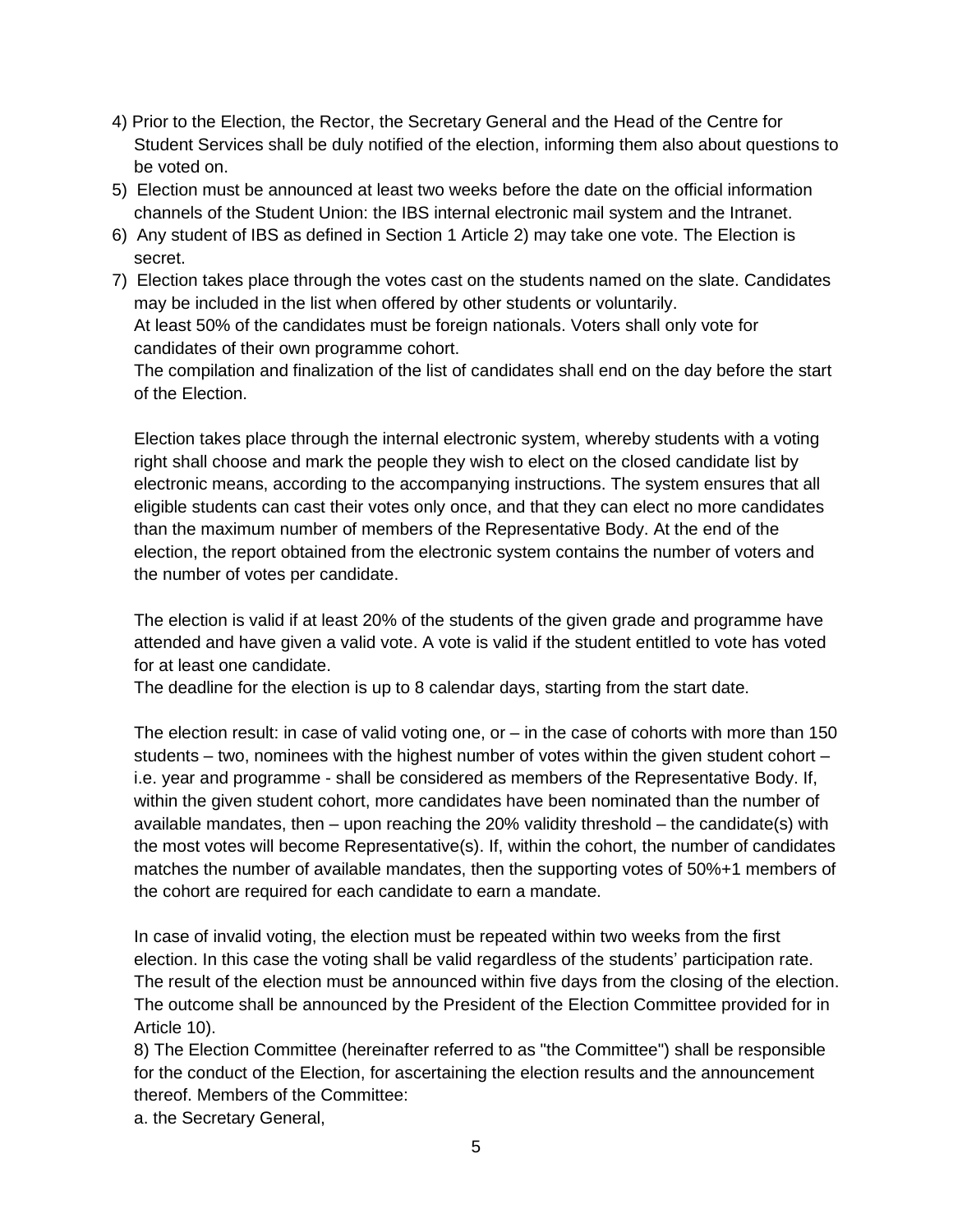b. the Head of the Centre for Student Services,

c. two members delegated by the Representative Body, Consultants:

d. an IBS IT specialist to grant the fluent and secure operation of the IT background of the closed electronic election,

e. an expert with legal qualification representing IBS's Legal Office to enforce compliance with the Act on National Higher Education and other relevant regulations.

9) The President of the Committee shall be appointed by the Representative Body.

10) Members of the Committee

a. supervise the composition and finalization/closure of the list of nominees;

b. control the legality of the voting and its compliance with the Statutes in cooperation with the appointed IT and legal expert;

c. evaluate the results of the voting based on the votes cast on the electronic system; archive, print out and authenticate the results and file them as part of the Secretary General's documentation.

11) The anonymity of the election shall be ensured, including the information contained in the evaluation memo or record and the contents of the ballot papers printed / stored during the archiving.

## **Section 7/B**

#### **The elected Representative Body**

12) The size of the Representative Body depends on the number and headcount of the institution's programmes on different grades. Each programme per grades of at least 15 but up to 149 students shall delegate 1, while each with 150 or more students shall delegate 2 members to the Representative Body by voting.

13) Members' mandates last for one year from the date of their election and / or until the end of their student status (or passivation).

14) If the legal status of an elected representative of an academic programme / grade is terminated or becomes passive or if the number of members falls below 50%, the Representative Body shall call election for the vacancy as per Section 7/A Article 3) of these Statutes.

15) The elected Representative Body will hold an inaugural meeting within 15 days of the date of the election and will elect the President of the Student Union (= President of the Representative Body) and the Vice-President(s) from among its members. The number of vice-presidents shall be no more than two. To ensure student representation in the institutional Senate, two persons should be appointed.

16) The Representative Body shall be convened:

a. at least every 2 weeks during the teaching period;

b. within 8 days before the Senate meeting;

c. at the request of at least two members of the Representative Body within a week of written notification;

d. if the President of the Representative Body deems it necessary;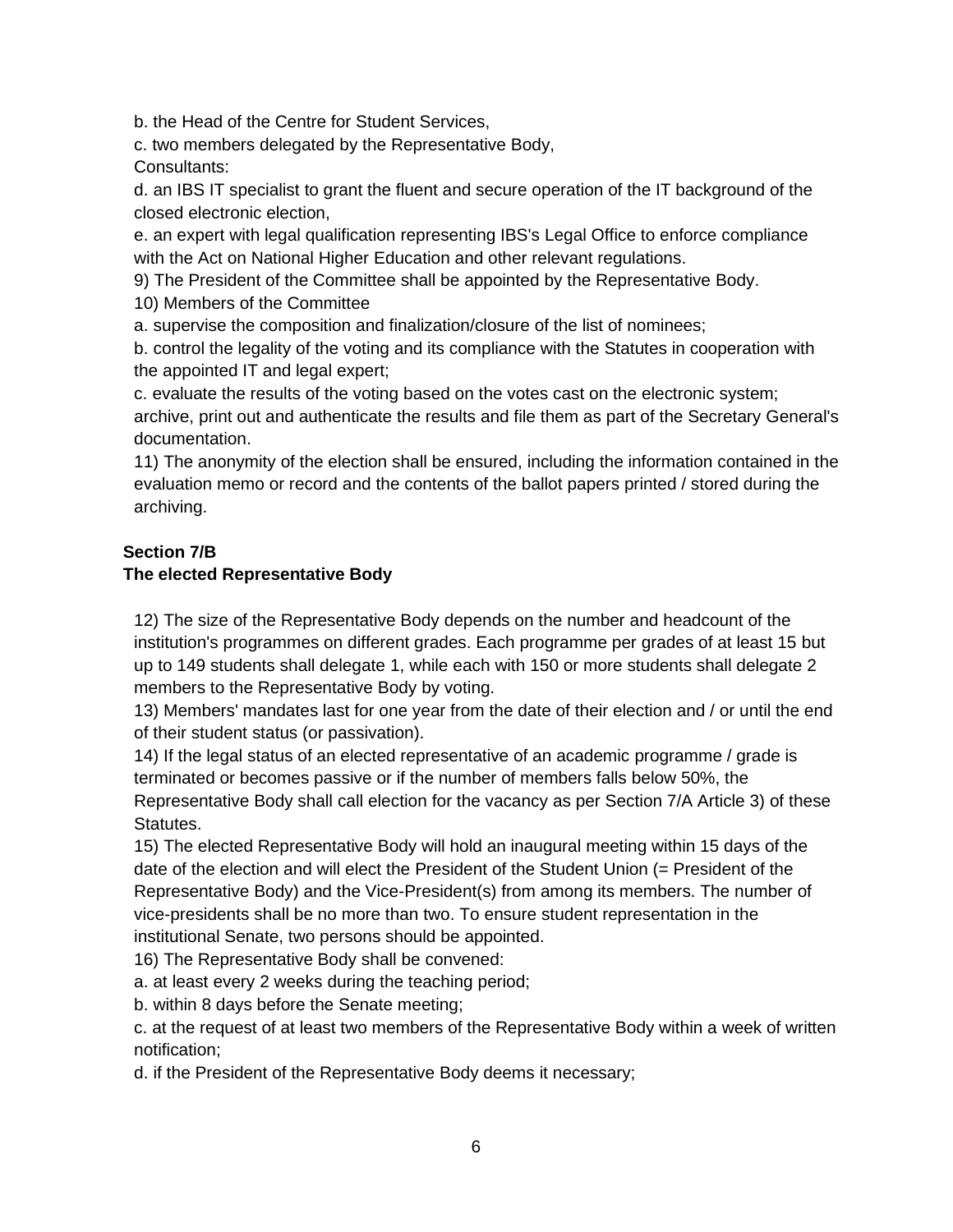17) The meetings of the Representative Body may be attended by persons invited by the President of the Representative Body as consultants.

18) The Body's decisions are brought by unanimous votes of more than 50% of all members, on personal matters secretly while on other issues openly, unless otherwise decided by the Representative Body.

19) A supporting vote of at least two-thirds of all members is required when the Statutes (and their Annexes) are adopted or amended;

20) Members of the Representative Body shall present reports, proposals and motions at the meetings. Voting shall be taken on all proposals and motions submitted by a member with voting rights participating.

21) A memorandum shall be prepared on each meeting of the Representative Body in accordance with IBS Organizational and Operational Rules.

22) A record of the decisions of the Representative Body shall be kept.

23) A request for renegotiation of the decision of the Representative Body shall be accepted subject to the signature of at least ten students supporting the retrial.

#### **Section 8**

#### **The President of the Representative Body**

1) The President of the Student Union and that of the Representative Body is the same person, who is also the legal representative of the Student Union. The President is responsible for the functioning of the Representative Body. This responsibility is exercised by signing the decisions of the Representative Body.

2) The President of the Representative Body shall be elected by the Body at its inaugural meeting by secret ballot, effective until recall, resignation, or termination of Representative Body membership.

3) President of the Representative Body shall

a. represent the Student Union before external bodies and at institutional fora, as well as in any institutional body where matters concerning students arise;

b. liaise with IBS management, leaders of other student (or other) organizations in the institution;

c. convene, organize and chair the Representative Body's meetings, lead the operational work, oversee the implementation of the decisions, supervise the finances of the Student Union at institutional level;

d. report to the Representative Body at each session on the work done since the previous meeting;

e. hold consultation hours every week during the teaching period and every two weeks in the examination period (this can be replaced with publishing an electronic mail address assigned to consultation);

f. at the expiry of his/her mandate, he/she must ensure the orderly continuity of the Student Union's work, transfer current issues, information and documents to the new President;

g. delegate any of his/her duties and rights to any member of the Representative Body (with the consent of the Body), except the right to undertake commitments;

h. exercise his/her rights granted by institutional regulations and Senate resolutions;